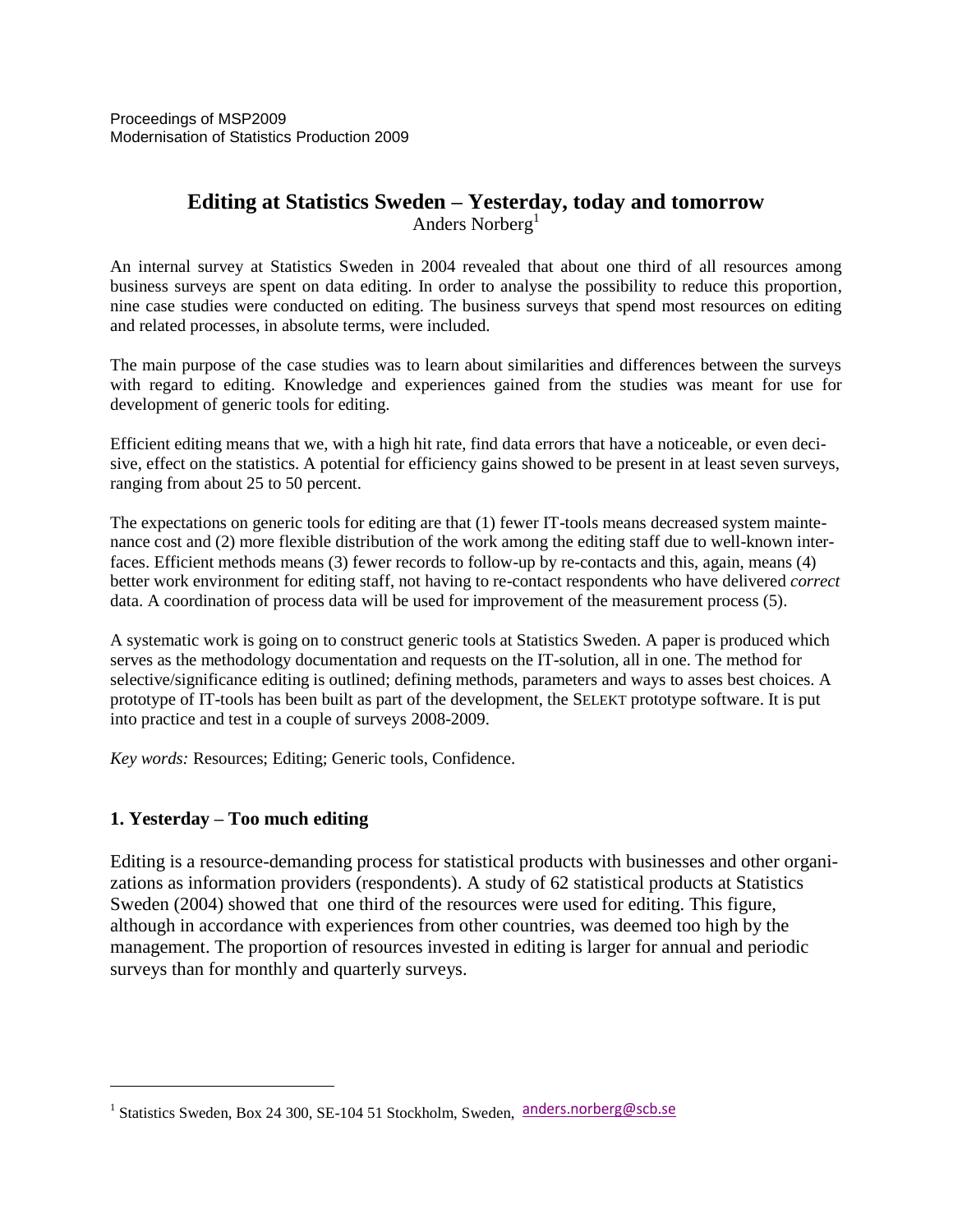| Process                   | Proportion of total cost (%) |                         |                                   |
|---------------------------|------------------------------|-------------------------|-----------------------------------|
|                           | All products                 | Short-period<br>surveys | Annual and<br>periodic<br>surveys |
| Respondent service        | 3.3                          | 3.3                     | 3.4                               |
| Manual pre-editing        | 4.4                          | 3.9                     | 5.1                               |
| Data-registration editing | 5.6                          | 5.1                     | 6.5                               |
| Production editing        | 15.3                         | 12.7                    | 18.9                              |
| Output editing            | 3.9                          | 3.4                     | 4.8                               |
| Total editing cost        | 32.6                         | 28.3                    | 38.6                              |

### Table 1 Average proportions of costs of sub-processes 2004

The study showed that there were no homogeneous editing methods in use, despite the CBM-type of handbook in use, Statistics Sweden (2002). The editing process was at that time decentralised to each and every survey, the "stove-pipe production model".

## **2. Yesterday and Today – The role of editing**

### **2.1. If...**

- o If we only want information from businesses that we know they have,
- o and we ask for that information so they understand what we want,
- o and we motivate them to deliver as good quality in data as possible,
- o and we help them to avoid accidental errors in answering our questionnaires;
- o then editing would be a minor process!

#### **2.2. The new role**

A new role of editing is slowly being implemented at statistical institutes. It focus the editing on identifying and collecting process data on errors, problem areas and error causes in the measurement process to provide a basis for a continuous improvement of the process and the whole survey vehicle in general. The old paradigm – the more and tighter the edit checks and recontacts, the better the quality – should be replaced (Granquist 1997).

The entire set of the query edit checks should be designed to focus on errors influencing the estimates, and be targeted on existing error types. The effects of the edit checks should be continuously evaluated by analysis of performance measures and other diagnostics, which the process should be designed to produce, i.e. process data is also used to improve on the editing process itself.

When editing primarily is quality control of the measurement process, it is still needed to contribute to quality declaration and to adjust *(change/correct)* significant errors in the current survey round to avoid bias.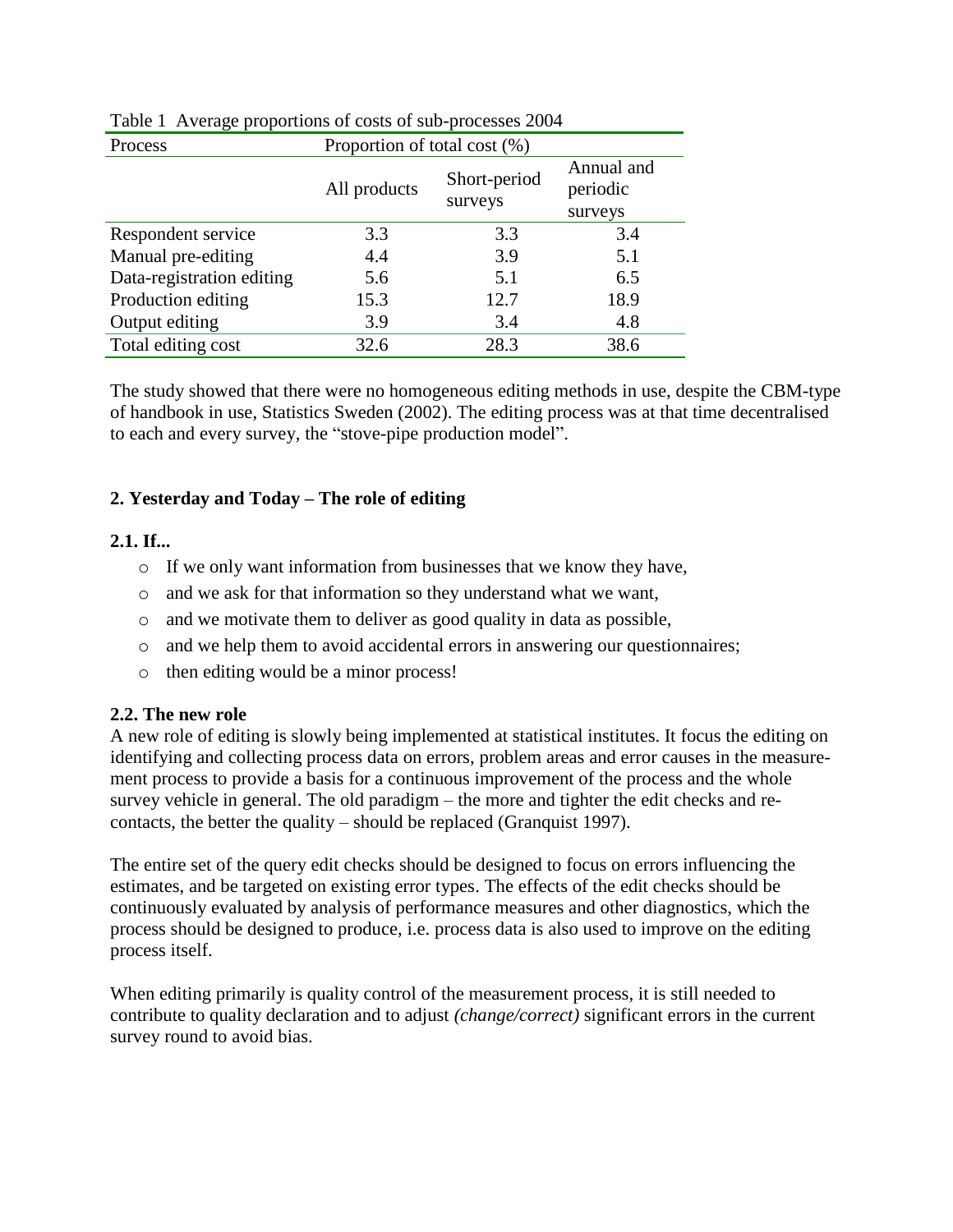## **2.3. Editing staff debriefing**

A tool for collecting information on respondents problem is the editing staff debriefings. The editing staff that work with a particular survey meet and discuss their experiences, in presence of a moderator from the Unit for Cognitive Methods. The purpose is to find out how the respondents understand the questions, which questions are problematic and what kind of error indicators that turns up in the editing process. As such, although editing staff debriefing is a qualitative technique in nature, it can provide ideas about how common certain problems are. (Hartwig 2009).

### **3. Today – Development of generic tools**

Data collection and editing of data from businesses and other organisations is now centralised at Statistics Sweden to one department. After the move, there is a potential for efficient spread of workload among the editing staff. But, there is a heavy demand for common tools to make this possible.

In order to reduce the amount of editing and the associated costs a series of projects were started in 2006. The main purpose was to analyze which modules for methods that should be used and to build the necessary generic tools. Benchmarking had given us the information that there were no system at other national statistical institutes that would yield the properties we wanted.

### **3.1. The project "Nine case studies"**

As a first step nine case studies were conducted, focusing on if and how selective editing with score functions could be used. Other purposes of this project were to learn about similarities and differences between the surveys with regard to editing and to see if something could be done quickly to improve the individual survey under the present production system. Nine of the most editing intensive business surveys were included in the project. The surveys included in the project differ in many respects, some of which is of significance for how editing is performed.

**Periodicity**: It makes a great difference if one has access to data from previous surveys when estimating expected values etc. to compare unedited data with. There are three situations. 1) Oneoff surveys and surveys that are conducted seldom have no information from earlier observations that could provide a basis for finding reasonable edit checks. Here, the role of editing is to find significant errors rather than to contribute to survey improvement for the future. 2) Annual surveys and also intermittent surveys. 3) Monthly and quarterly surveys that in most cases have data from many previous rounds of surveys. Time series analysis can be used to produce forecasts. It is important to notice that even in a monthly survey some units are new when a new sample is drawn.

**Survey design:** Distinction is made between 1) sample and 2) population surveys. In the case of samples, weighting is always involved, which must be considered. The sampling method, whether it is stratified SRS or sampling with unequal probabilities, is of little concern for editing. Strata, however, can be used as homogenous groups in the estimation of expected values. Oneor multi-stage samples make a difference in complexity.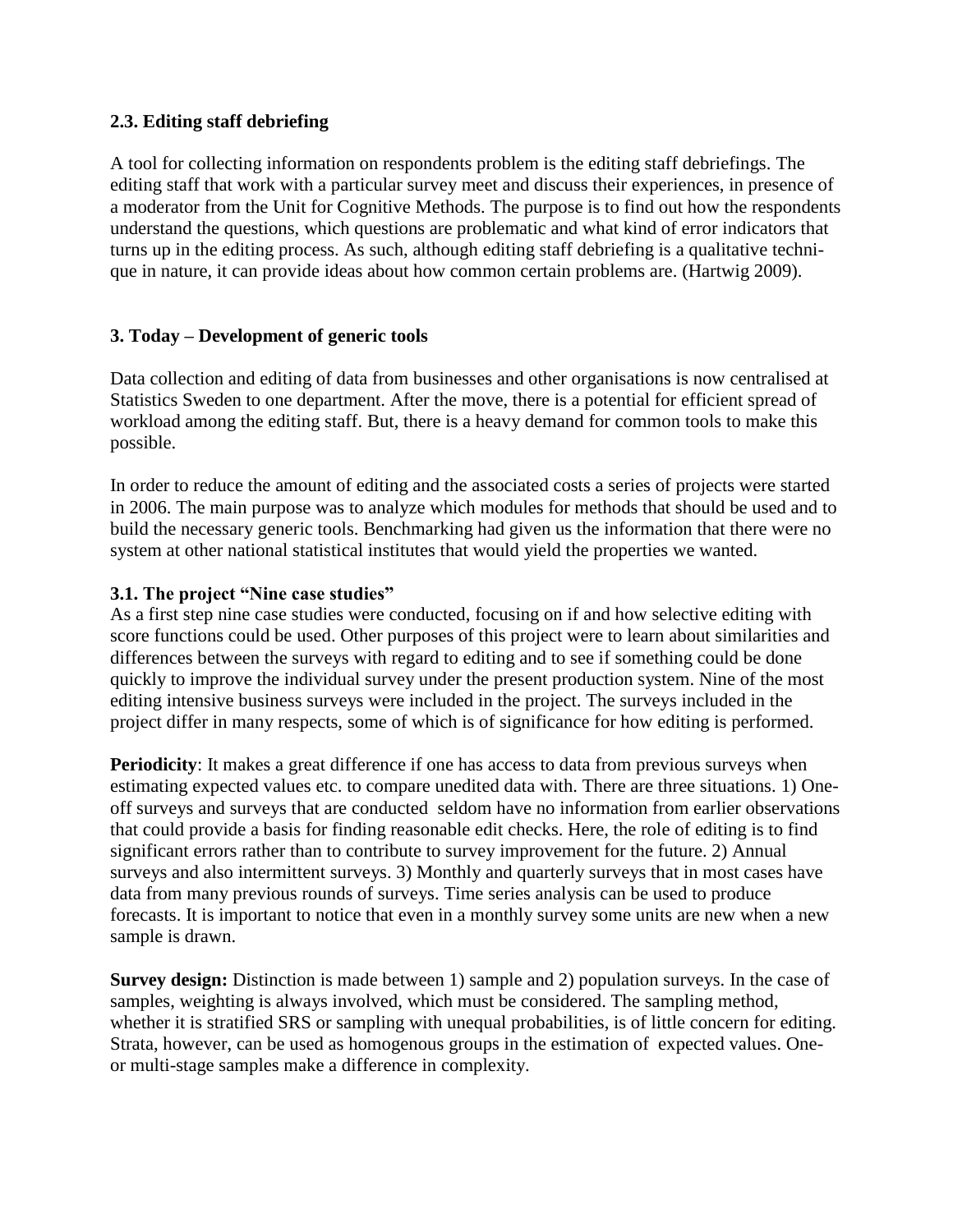**Types of units:** In principle, type of unit – individuals, enterprises, products, etc. – have no significance in terms of editing. Nevertheless, it is a fact that business populations generally show a much more skewed distribution on economic and other quantity variables than individual data. Surveys involving individual data with attitudinal questions cannot, for practical reasons, be followed up retrospectively by means of re-contact.

**Expected values:** In a specific survey there might be hard to find proper expected values for some or all measurement variables. The gained efficiency of selective editing is very much depending on the quality of the expected values. Calculations are based on edited data, not using raising factor, for homogenous groups. All units are included in the groups for cross-sectional data no matter if they belong to an old outgoing sampling panel or the present one.

**Empirical data:** Data from previous survey rounds are needed to estimate expected values and to define edit checks with efficient threshold values. A precondition for being able to introduce and also adjust already established methods and parameters for efficient editing is that unedited data are available from previous survey rounds. Data can be used both in cross-sectional and timeseries analysis. In each survey a choice must be made whether or not to utilize imputed values and whether or not to utilize flagged but accepted data. It seems to be a good idea not to use artificial or highly suspected data, but it is easier not to make a difference. An alternative to consider is good quality data with generated/simulated errors, which allows full control over the search for errors.

**Output:** A survey may have a few clearly defined users and limited output or extensive statistical reporting to a general public. It is natural to focus the editing process on impacts within the principal reporting. In some surveys data are gathered on several variables that are not reported individually in the output statistics, but rather as a derived variable. If there is no interest in the individual variables themselves it is recommended to calculate impact on output only for the derived variable.

The project showed that it is possible to implement selective editing in at least seven of nine surveys, two failed because of lack of unedited data. Selective editing will lead to efficiency gains and likely cost reductions. The experiences from the case studies reveal that the introduction of new methods demands intensive testing in every specific survey where selective editing is supposed to be implemented. The reason for this is the variation between the surveys regarding data structure, use of the statistics etc. Generic tools for editing must therefore be very flexible to be able to deal with these different situations.

Besides implementation of selective editing the efficiency gains can be increased even more by dealing with the existing measurements issues. It is important that the questionnaires are adjusted to what the respondents are capable of delivering and it is equally important that the questions asked are well defined. If this is not fulfilled it will often lead to more editing, but this cannot compensate for low data quality. The results of the project show that several of the nine included surveys suffer from measurement issues concerning at least some variables. The case studies have not only delivered results according to the project plan, but also improved the competence of the participants of the project. This is very important for implementations and evaluations of the editing process ahead.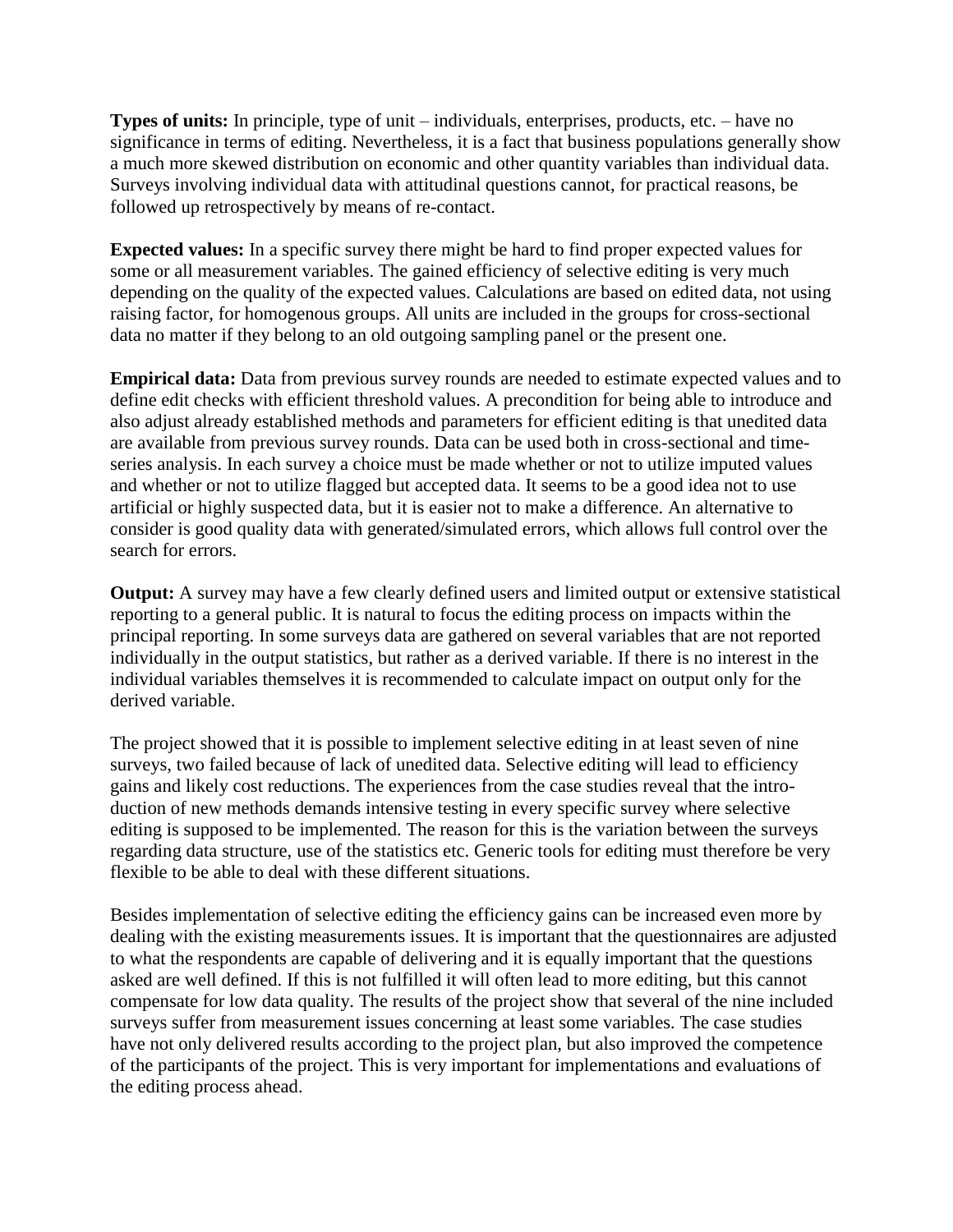## **3.2 Generic tools**

## **3.2.1 Expectations on new methods and generic tools**

We think that common generic tools would be the best way to get acceptance for the change of methods. These are the expectations for the editing process:

- o Standardized, common, generic tools lead to:
	- Less maintenance of IT systems, reducing a large cost for the NSI.
	- Easier planning of the manpower-demanding editing work for the total set of business surveys as individuals of the staff can work with several surveys when they are well acquainted with the tools.
	- Better work environment for the editing staff, when being familiar with an efficient tool.
	- Methodology studies are facilitated; studies of methods are possible when prerequisites are comparable.
- o Efficient editing methods (selective editing, significance editing) lead to:
	- Smaller volumes of follow-up, cheaper for Statistics Sweden and a smaller burden for respondents.
	- Better work environment for editing staff, not having to re-contact so many respondents that consider their delivered data to be correct. This is so when high hit rates of edit checks is a quality of the process.
- o Structured collection and analysis of process data lead to:
	- Systematic improvement of data collection.
	- More efficient application of the editing methods and tools.
	- Better quality in statistics.
	- Information for quality declaration of statistics.

## **3.2.2 Selective / significance editing**

Selective editing can be used as a complementary second stage to "regular" editing to reduce the list of flagged data that are identified by suspicion only. Suspicion and potential impacts can also be treated simultaneously in an integrated procedure for significance editing. In this latter case, we propose simple continuous propensity measures for suspicion.

Figure 1a Two-stage selective editing; data are first flagged by suspicion and thereafter the list of flagged data is reduce by potential impact Potential





Figure 1b Simultaneous significance editing by suspicion and potential impact. Jäder and Norberg (2005)

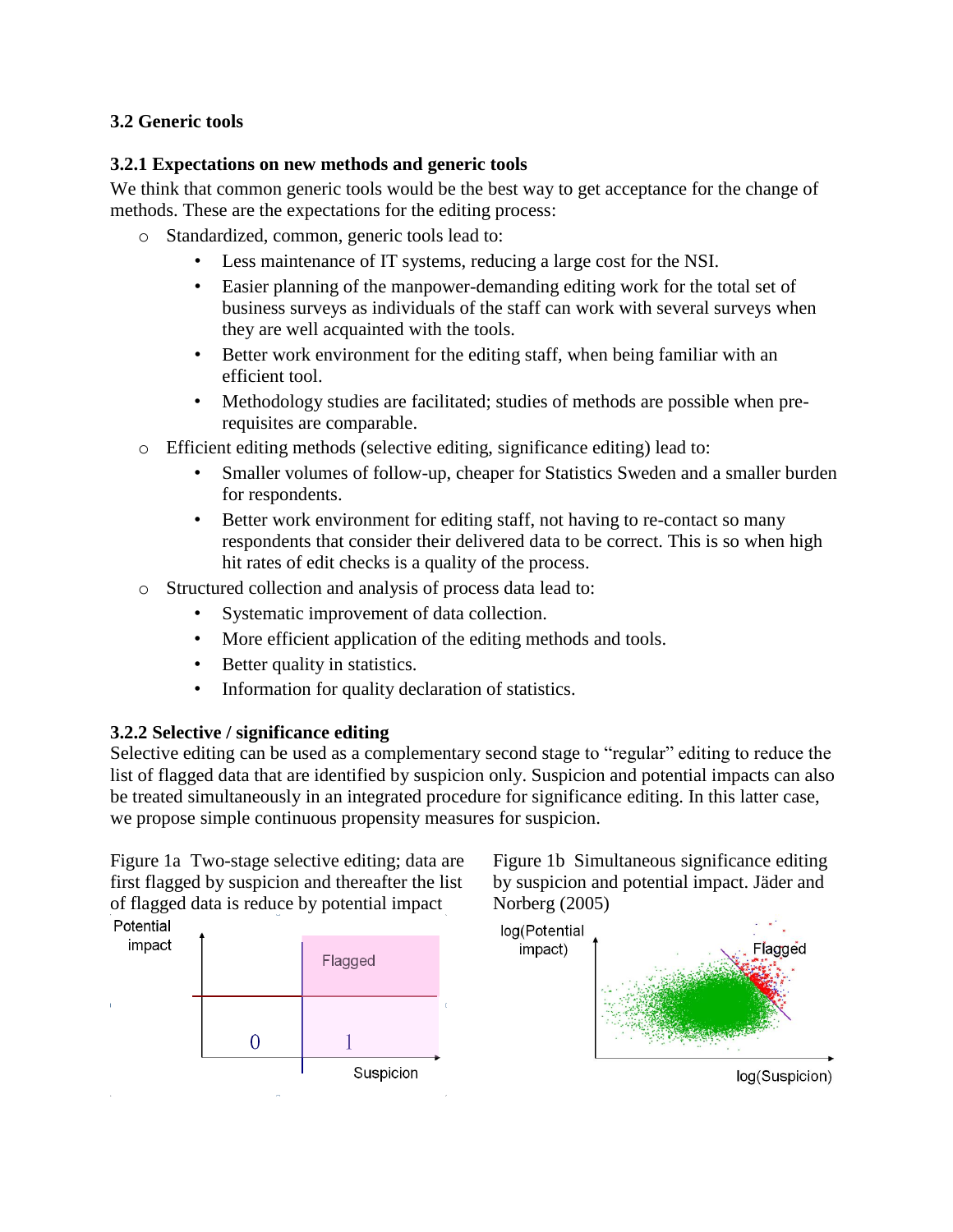## **3.2.3 Input, Output and Outcome**

One erroneous input data value can have impacts on several output statistical values. This is so when output is spread by more than one classification variable, for example when wages are computed and presented by industrial sector, gender and occupation. Here it is necessary that the producer of statistics can assess the importance of each output table and estimate the consequences of lack of quality on the statistics, from the user´s point of view (outcome). The manager of the survey should ideally provide a description of what is most important, presented in relative numbers. This information will be used to adjust parameter settings etc. in order to obtain high quality where it is most needed.

Figure 2 Input data, production of statistics and use of statistics. Suspicion on a data value  $y_{ikl}$ can be estimated by a variety of methods and historical data . The potential impact on statistical output, if input data is erroneous, is the difference between received data value and expected value weighted according to the estimation formula.



## **4. Tomorrow – The SELEKT and EDIT systems**

The generic tools are of three kinds.

**A.** The method and the IT tools for flagging of incorrect or suspect data values through selective/ significance editing is called SELEKT. Primary selected units, observations and variables are flagged to go to manual follow-up, imputation or acceptance by SELEKT. Necessary parameters are set with the boundary intersection PRE-SELEKT for each current survey and are seen over regularly by a process- and system-expert. The parameter values are stored in a table. AUTO-SELEKT is a module that calculate according to the settings made in PRE-SELEKT, by reading the parameter table. A so called laboratory environment, LAB, is a third production tool box in the SELEKT. The LAB will be used before implementation in surveys. The LAB-modules are used in order to evaluate the earlier production rounds to find best values on parameters, i.e. threshold values etc. To a large extent the code for AUTO-SELEKT is used, but the LAB requires some extra functionality. The LAB is also used later in order to now and then adjust parameters with more current data.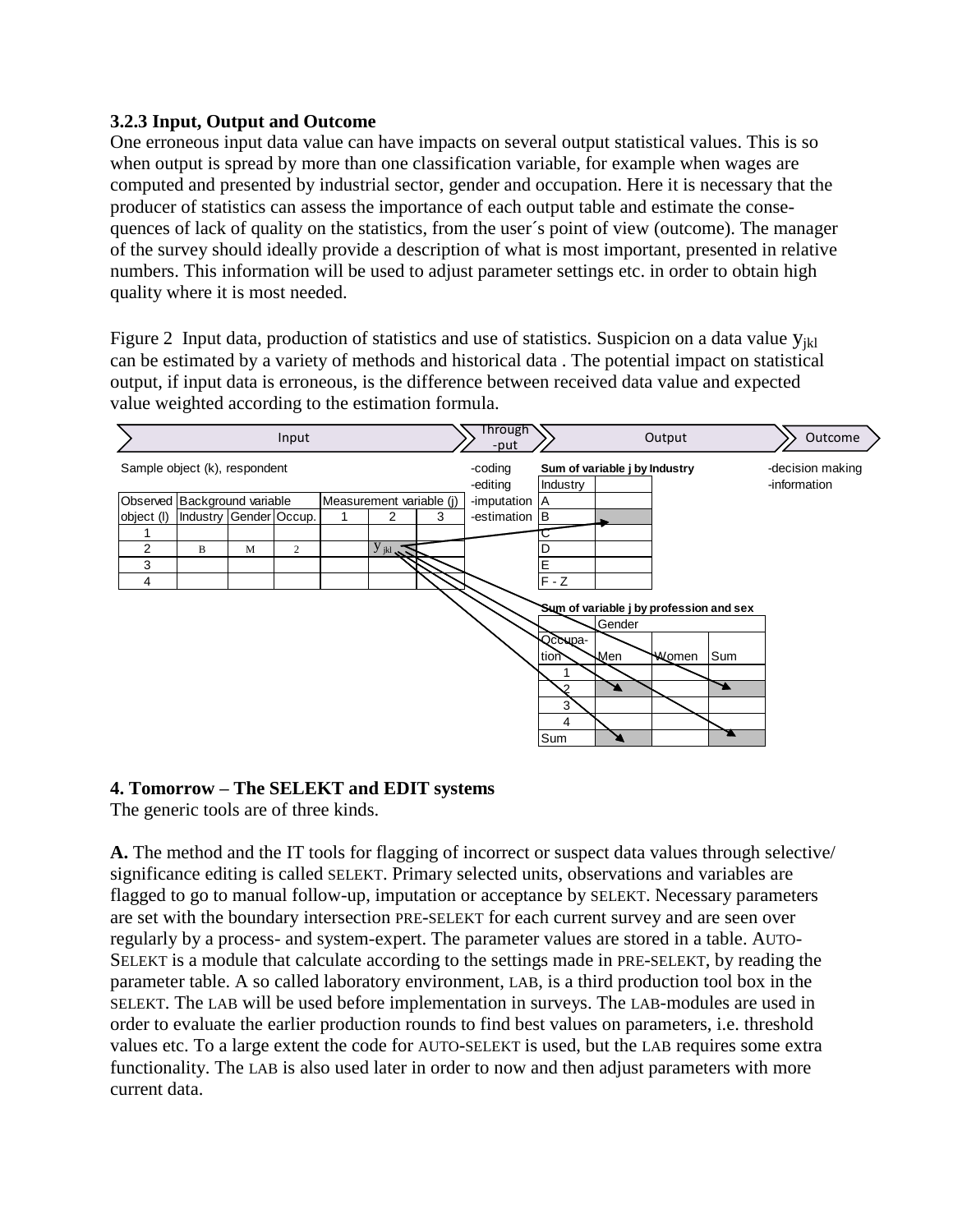**B.** EDIT is the tool for the editing staff to use for follow up of error flagged items. It is here very important with a standard interface, correct functionality that present all information needed and a layout that gives good working conditions. It must be possible to ask SELEKT to check whatever batch of data, from EDIT, for example those just adjusted, and this must go quickly.

**C.** A lot of process data are generated in the editing process. A cohesive investigation concerning process dates and analysis of these is required for the editing process.





## **5. Tomorrow – The SELEKT system**

By the end of January 2010 the first version of a set of generic tools is planned to be at place. A first prototype was implemented in production in October 2008. The tools have many parameters to be set. Several of these can be set to the default values. We see today no other option than empirical studies within this concept to reach best performance.

For one-time-surveys we can possibly wait until half of all the records have arrived and been entered. Use what is available, divided into homogeneous groups and compute measures of central tendency and dispersion as above. This can be done continuously as more data are stored.

Expected values and other estimates are computed for homogenous groups. These may, but need not, correspond to strata or domains of study. In SELEKT, the groups can be formed in a generalized way by a set of classificatory variables, the detail of classification (number of digits) and a parameter stating the minimum number of observations required for the computation.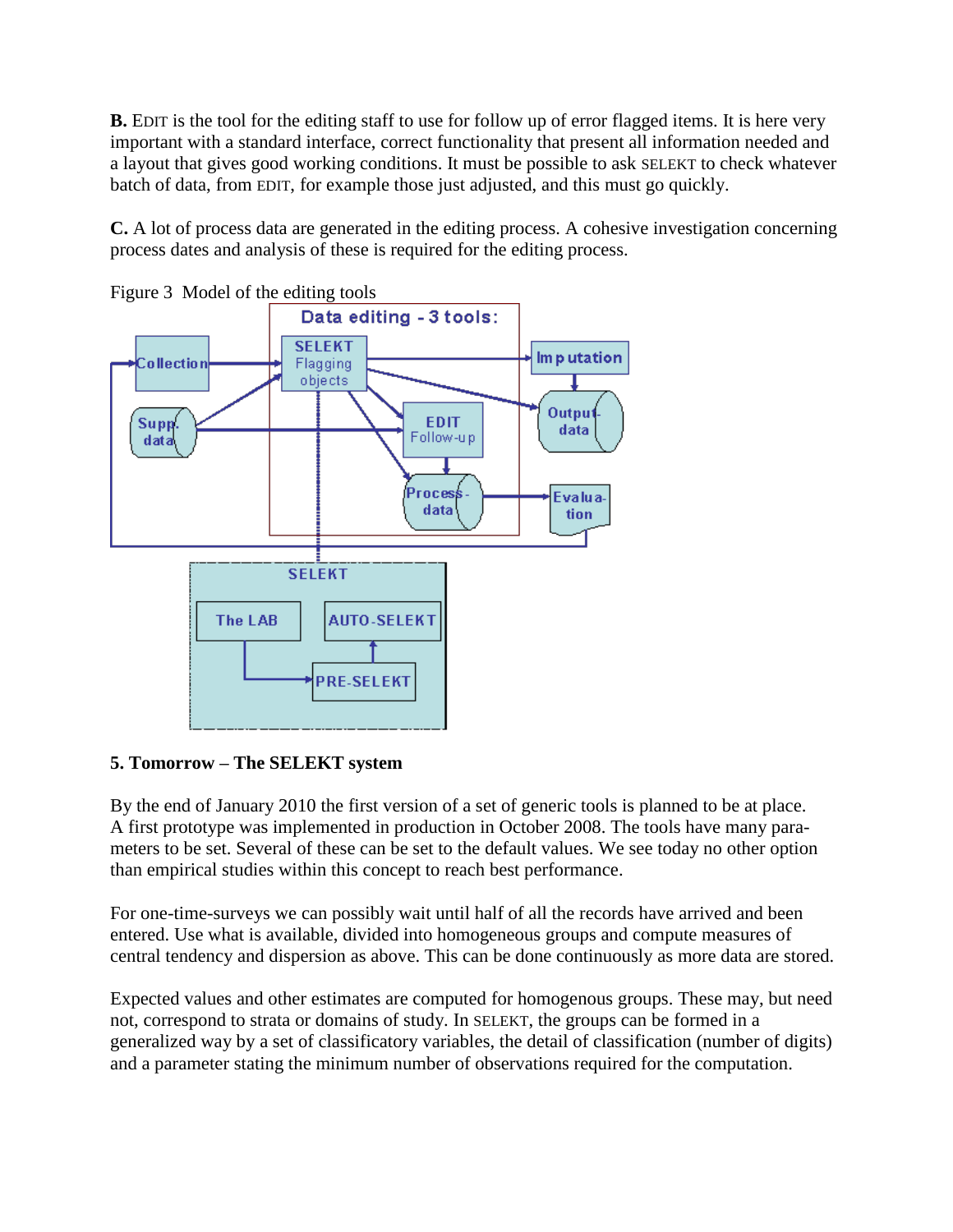# **5.1. A continuous measure of suspicion in SELEKT**<br>We are modelling suspicion with two Figure

parameters KAPPA and TAU and a homogenous group of cold deck data. Here we exemplify by setting expected value as the median and the quartiles as the measure of dispersion in the cold deck data.

KAPPA  $=0$  gives suspicions  $>0$  when the observed unedited value differ from the median of the cold deck data., i.e. for practically all data.

 $KAPPA = 1$  gives suspicion=0 for unedited data between the lower and the upper quartiles of the cold deck data.

Larger KAPPA ´s broaden the range where suspicion is set to zero.

TAU is decisive for the shape of the curve. For small TAU-values suspicion is close to 1,0 when an observed unedited value lies outside the interval decided by KAPPA.

A large TAU makes the suspicion almost proportional to the distance away from the centre of the distribution in the cold deck data.



## Figure 4 Modelling suspicion on cold deck data

#### **5.2. The Score function**

The score function is combined of three parts; the suspicion of the unedited data value, the potential impact on the output table of the possibly erratic value and a weight. The weights are stored in the CELLO-matrix, computed by parameters regarding importance of classifications in output (Line of Business, Gender, Occupation etc.), importance of variables in output (Total salary, Salary per hour etc.) and the size of estimate in the output cell. Besides the importance parameters, CELLO is a function of the estimated totals from a previous period,  $\hat{Y}_{t-1}$ , their corresponding estimated standard errors,  $\hat{\sigma}_{t-1}$ , for the variable and domain, and a parameter ALFA.

$$
CELLO = \frac{\text{Im por tan ce of classification} \cdot \text{Im por tan ce of variable}}{(\text{maximum (ALFA} \cdot \hat{Y}_{t-1}, \hat{\sigma}_{t-1}))^{\text{Im protrance of size}}}
$$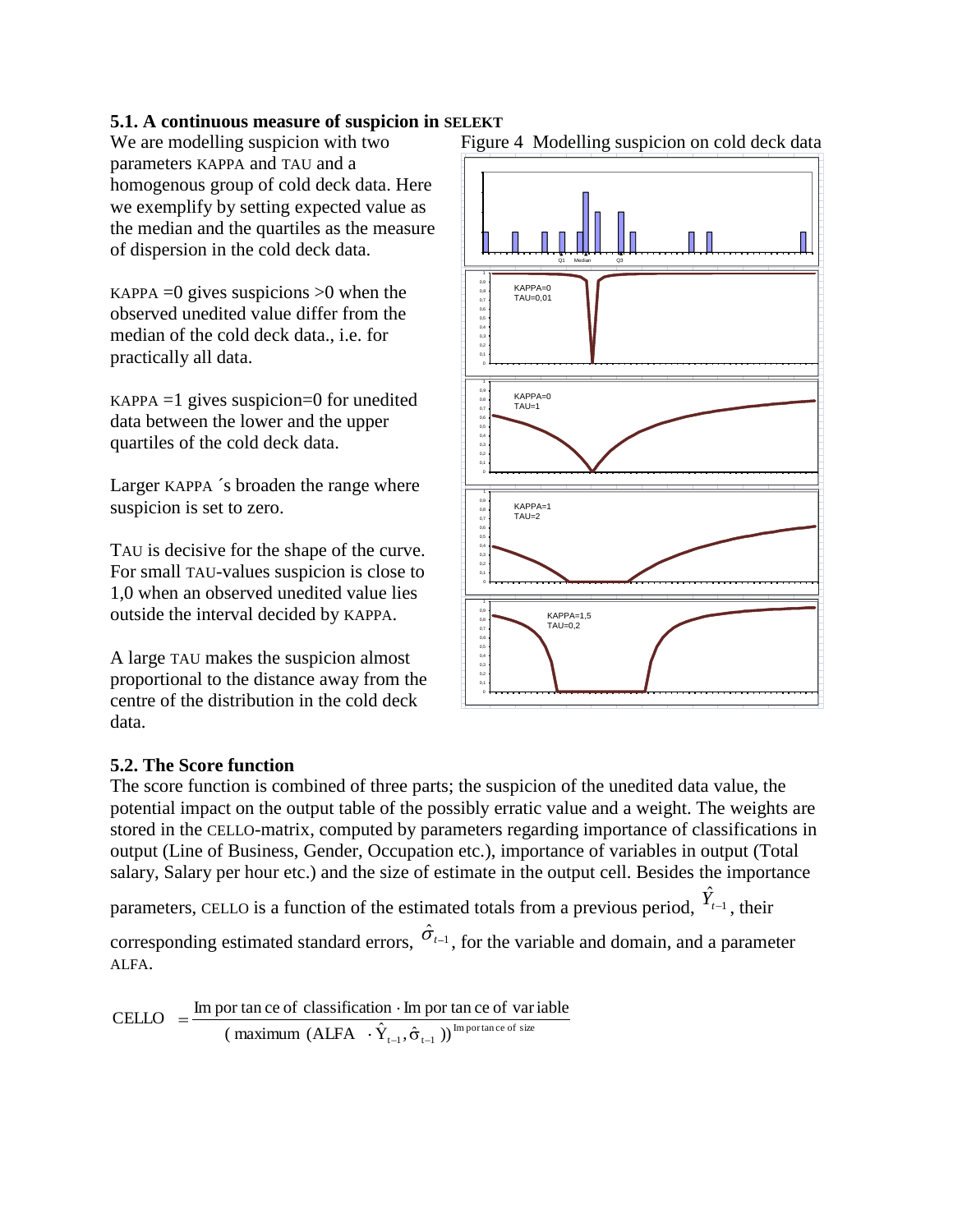Suspicion multiplied with potential impact on output by a possibly erroneous unedited data, we call the anticipated (expected) impact. CELLO transforms the anticipated impacts for variables on different scales and variation to comparable levels. The score on the most detailed level (5) is

 $Score5 = Suspicion \cdot |Potential \ Im\,pack| \cdot CELLO$ 

Scores are aggregated from output domain cells (5) via variables (4) and observed units (3) to primary selected unit (2) by

$$
Score[x-1] = \left(\sum [\max (0, Score[x] - Treshold[x])]^{\text{LAMBDA}_{[x]}}\right)^{\text{LAMBDA}_{[x]}}
$$

The thresholds and the powers LAMBDA are parameters to be set.

The indexation leaves the level (1) to respondent. In some surveys one respondent can respond for several primary selected units.

## **5.3. Quality measure**

We have adopted the concept of relative pseudobias (RPB), the bias of an estimate that is due to follow-up of only a selected subset of input data, assuming there being some errors left in the data, relative to standard error of estimate. The goal is a maximum 20 percent relative pseudobias or a similar demand in most output statistics.

# **5.4. Characteristics of SELEKT**

To summarize, the characteristics of SELEKT are:

- Selective and significance editing
- Standard methods for analysis of cold-deck data are available in an integrated analysis pack
	- Option for constructing homogeneous groups by hierarchical use of explanatory variables
	- Time series and cross section analysis
- Potential impact is estimated for all important output
- Modelling of suspicion and potential impact separately
- Continuous suspicion measures can be computed
- A SAS-program, PRE-SELEKT, is the user interface for delivery of parameter settings. This is a rough environment for a non-methodologist, but it is familiar for the process- and system-expert.

# **5.4. Confidence in National Statistical Institutes**

It can have a negative effect on respondents and personnel if too many erroneous items of information pass through without any reaction. A reputation that *the Statistical Institute will accept whatever data is supplied* hardly promotes the will to supply high quality data. In order to maintain confidence it is desirable to identify and re-contact respondents who have supplied data that are strongly suspected to be erroneous. The use of efficient editing in order to maintain low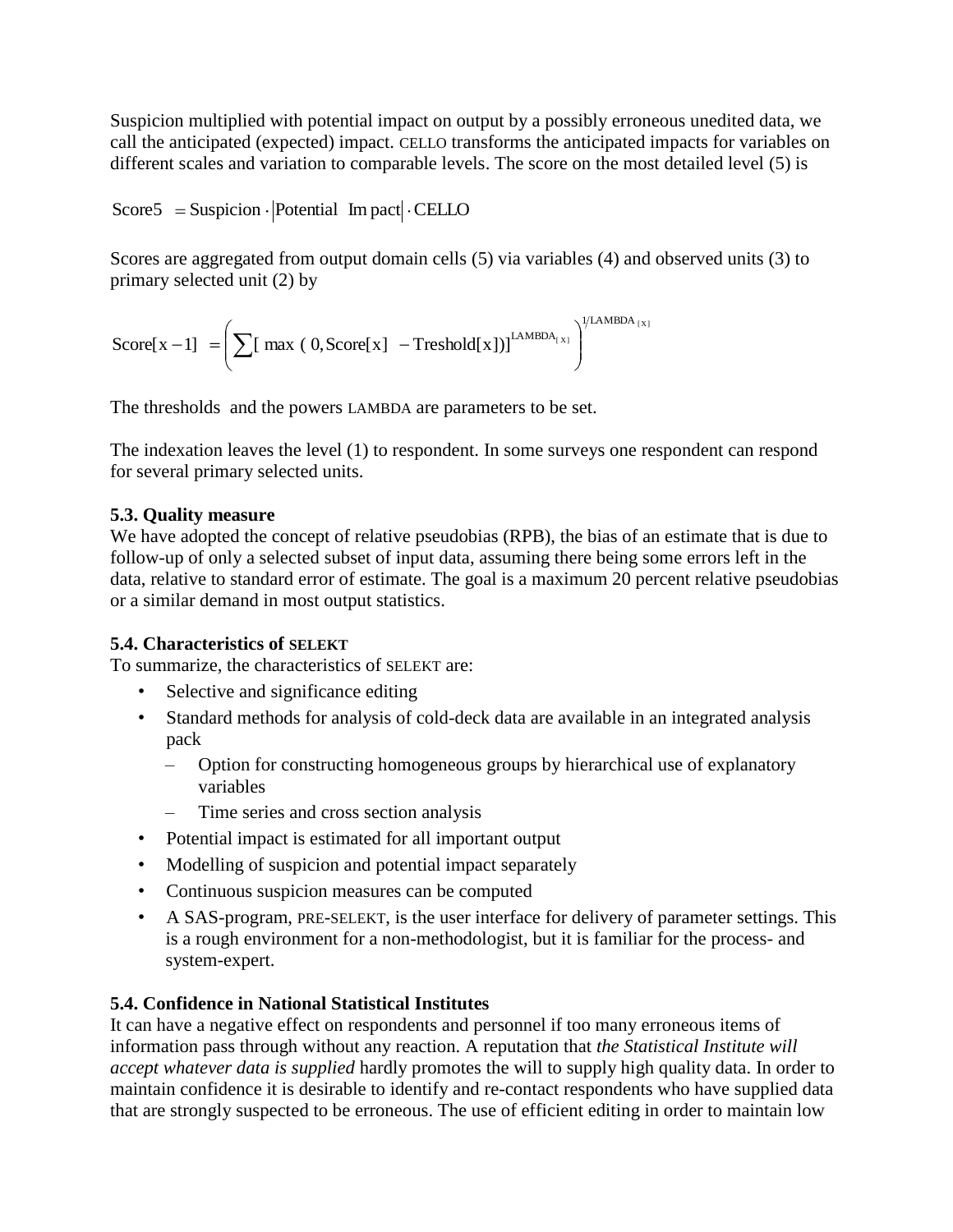costs for production may conflict with this quality. This is especially so if there are data with minor impacts on the output.

Item non-response can have its roots in bad measurement tools but also in some respondents easy way to keep away from respondents duty. Item non-response is one type of fatal error, sometimes easy to identify and sometimes impossible to discriminate from implicit zeros. Either we make a re-contact with all respondents with item non-response, even if this is not justified from a shortterm resource perspective, or we treat them in selective editing with full suspicion and an arbitrary estimated impact on the statistics. If, in short term statistics, it is a repeated procedure by a respondent not to deliver information, the impact on statistics should be estimated not only for one survey occasion but for a series for which the respondent is supposed to be in the sample.

Data from electronic questionnaires, where edit checks are implemented and processed by the respondents, should only sparsely be flagged for follow-up in the production editing process. Repeated re-contacts hardly promotes trust from respondent to what the NSI is doing.

The general concept of selective/significance editing is not suitable for detection of inliers. Suppose that a respondent supplies exactly the same information on several survey occasions in a survey where this may not be reasonable. Making editing more efficient can release resources to be spent on measurement problems, identified by other means as inliers.

## **6. Tomorrow – The EDIT system**

The EDIT system is the interface to data, the working environment for the editing staff. To be generic it must be very flexible for different types of survey data. It must give service to the editor as presentation of previous data and analysis, look-up for register data etc. The tool will have a windows look with a lot of tiles. The development of this tool is much more complex than that of the SELEKT tools.

Figure 5 The EDIT interface, a series of tiles giving support to the editing staff on register data, previous data, etc.